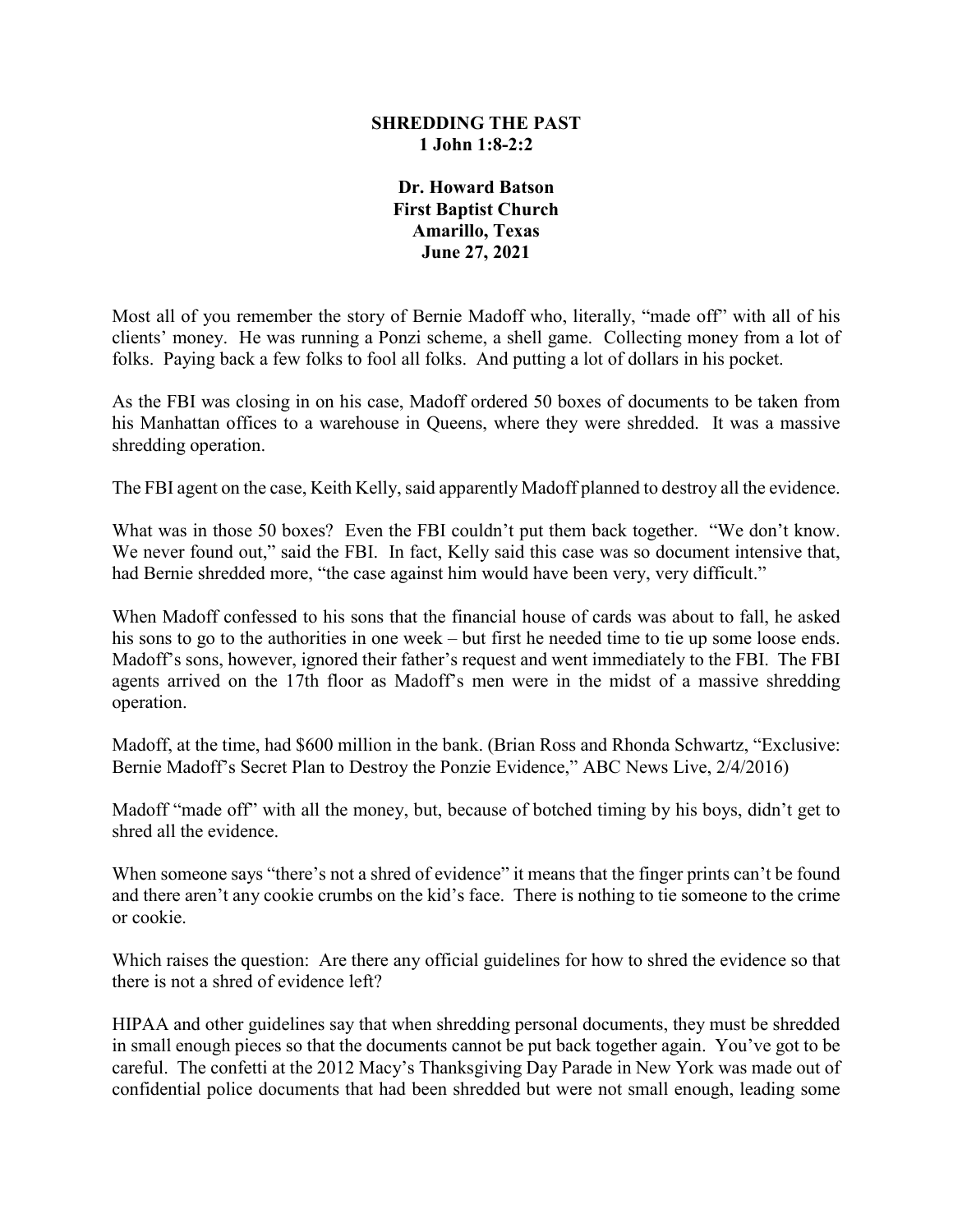people to be able to piece the personal information back together again. In fact, there is even computer software that can be used to put the messages back together when scanning the shredded pieces. (https://privacyguidance.com/blog/if-theres-a-shred-of-evidence-its-not-shredded/)

So you'd better check your shredder. I checked the church's shredder this week, and you need one that not only shreds long-ways, but cross-ways as well. Ours does, so that puny pieces cannot be restored.

The California Civil Code, SB 1386 Civil Code Section 1798.81 says "A business shall take all reasonable steps to destroy, or arrange for the destruction of a customer's records within its custody or control containing personal information which is no longer to be retained by the business by (1) shredding, (2) erasing, or (3) otherwise modifying the personal information in those records to make it unreadable through any means." (https://privacyguidance.com/blog/if-theres-a-shred-ofevidence-its-not-shredded/)

But how do we get rid of, how do we shred, how to we destroy the record of our past personal failures?

It would be easiest if we had no past to cover up.

•Do no wrong.

- •Always and in every way behave flawlessly.
- •Say nothing wrong.
- •Never lie.
- •Never hurt with words the ones we love.
- •Never speak before thinking. Perhaps never speak at all.
- •Think nothing wrong.
- •Keep our thoughts wholesome, our minds upright, and our imaginations unused.
- •Commit no offense or transgression.
- •Keep the slate clean.
- •Keep the hard drive empty.
- •Be perfect like your Father in heaven is perfect (Matthew 5:48).

But that, according to John, is not going to happen.

In John's first letter, he says in 1:5-7 that

"...God is Light, and in Him there is no darkness at all. If we say that we have fellowship with Him and yet walk in the darkness, we lie and do not practice the truth; but if we walk in the Light as He Himself is in the Light, we have fellowship with one another, and," he adds, "the blood of Jesus His Son cleanses us from all sin."

In verse 8 he says,

"If we say that we have no sin, we are deceiving ourselves and the truth is not in us."

## **I. We have all sinned and we have all gone our own way and not God's way.**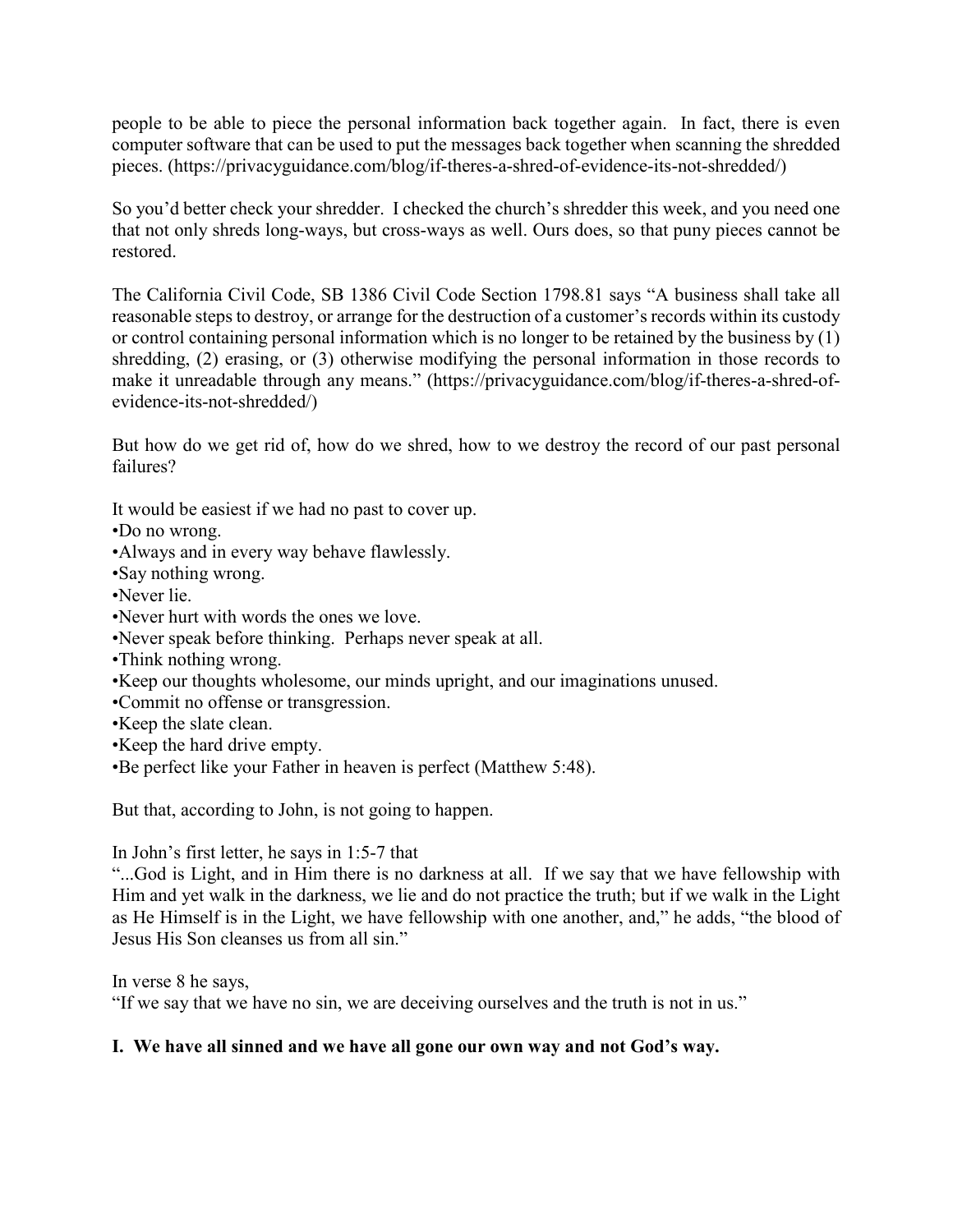As I share the gospel with children in my office, I'll ask them, "What is sin?" And I want to tell you that of all the theological concepts that our children grasp or do not grasp, sin is the most often misunderstood basic theological concept of the children that I deal with. Our children today see themselves as making mistakes, having accidents or misunderstandings, but willfully and outright sinning against God and God's commandments they don't see as part of their lives. They are caught up in the culture of excuses, the culture of denial.

John says it two different ways in this epistle.

First he says, "If we say we have no sin, we are deceiving ourselves."

In this first instance, he says we are lying if we say we have no sin. But notice the construction: to have sin.

"To have" is frequently followed by an abstract noun to represent a general quality, like

"to have fellowship"  $(1$  John 1:3; 1:6-7),

"to have joy" (John 17:13; 3 John 4);

"to have confidence" (John 2:28; 3:12),

"to have life" (John 3:15; John 5:12).

So for our writer, for the Apostle John to use this construction of "to have" and then attach an abstract quality speaks of a generalness about that quality. So when John says if we say we have no sin, he doesn't mean that we have committed specific acts of sin. In this first instance, he means that we, ourselves, are part of the sinful nature of humanity. It's a quality of our being. An act of principle at work in your life and my life that we have, that we are partakers of the sinful nature of Adam.

Paul said that in Adam we all die. Those to whom John was writing, a schism from the church, were saying that sin doesn't matter because material things don't matter. They thought sin was no big deal because spirit was spirit and flesh was flesh. But John is saying we all have this nature to sin, and it makes a difference.

In verse 10 he says it another way. More specific now, he's not talking about the nature but about specific acts of sin. "If we say we have not sinned...."

Someone is about to object. "Why do I need to confess my sins," as he said in verse 9. "I haven't sinned. What have I done?"

But John is saying here that not only do we have a sinful nature, like he has espoused in verse 8, but in verse 10 he is saying we have specific acts of sins – each and every one of us. In verse 8 he says if we say we have no sin, we are deceiving ourselves and the truth is not in us. We are selfdeceived if we say we don't have Adam's sinful nature. Then he says in verse 10 if we say we have not sinned, then we are making God to be a liar first of all, and second of all His word is not in us.

The idea that sin is universal is an old and broad one.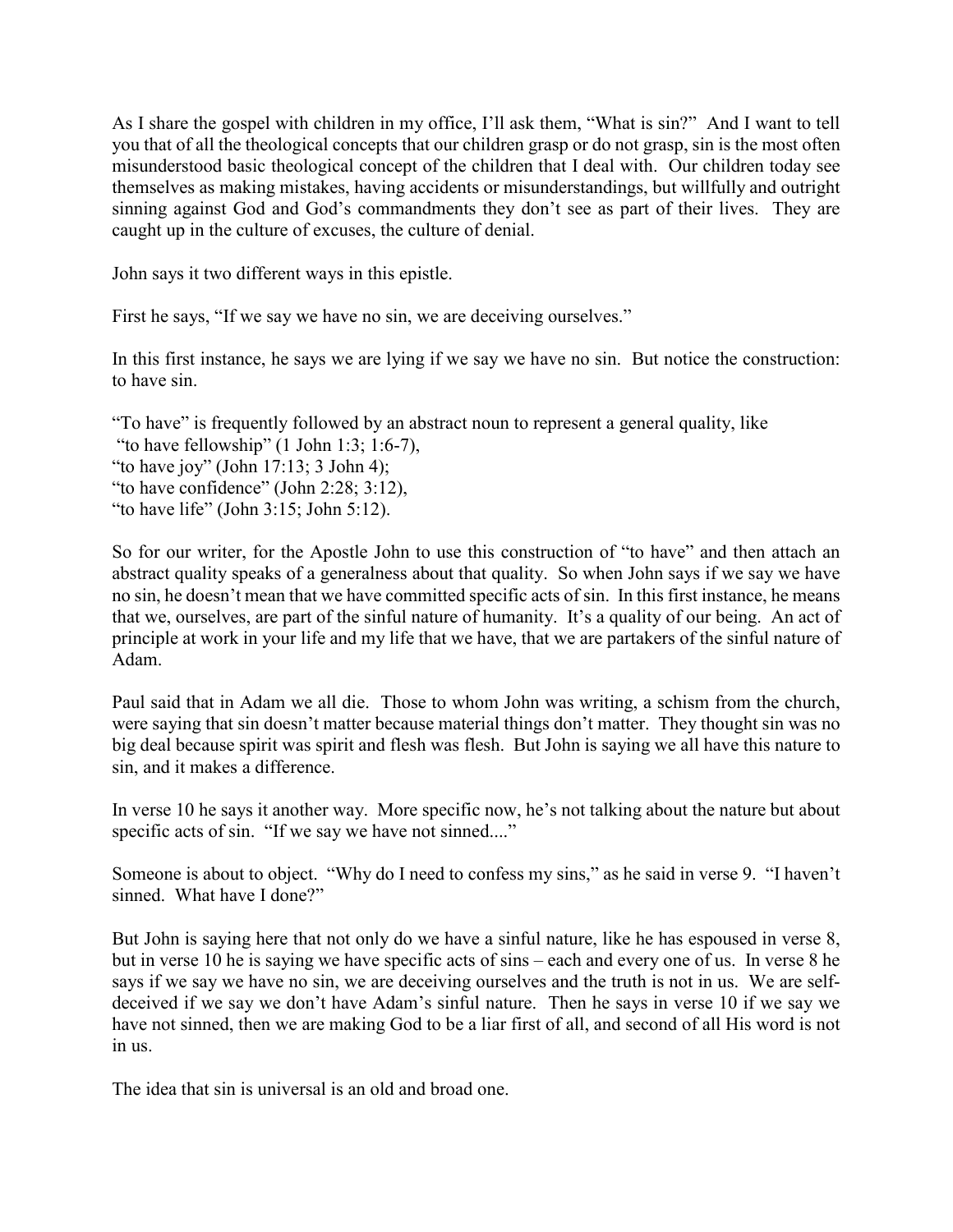•It says in 1 Kings 8:46, "...there is no man who does not sin."

•Psalm 14:3 says, "They have all turned aside, together they have become corrupt; there is no one who does good, not even one."

•Proverbs 20:9 says, "Who can say, 'I have cleansed my heart, I am pure from my sin?'" The implication, of course, is that no one can say that.

•Ecclesiastes 7:20 says, "Indeed, there is not a righteous man on earth who continually does good and who never sins." There is not anybody like that – anybody who doesn't sin.

•Isaiah 53:6 says, "All of us like sheep have gone astray, each of us has turned to his own way...." •Perhaps Paul says it best in Romans 3:23, "For all have sinned and fall short of the glory of God." There is no distinction in humanity, he says, because everybody has sinned and fallen short of the glory of God.

We've all sinned. We make God to be a liar when we say we haven't sinned, because God's verdict is that we are all guilty, we have all sinned. And when we claim to be sinless, the gospel, the Word of God, is not in us. The proclamation about the Word – that is, Christ – is not in us.

In one survey, only 57 percent of those questioned believe that all people are sinful, and a full onethird say that they may make mistakes but they, themselves, are not sinful. One respondent put it this way, "The day I die, I should only have to look up at my Maker and say, 'Take me,' not 'Forgive me.'"

There is absolutely one thing I'm certain about and that is this morning I am speaking to thousands of sinners. In fact, let me put it more clearly. I am one sinner speaking to thousands of other sinners.

There is not a person here in this sanctuary who does not know sin. You know the nature of sin, and you know also specific acts of sin. There is not a person listening in their home by way of television (radio) – of the thousands listening there is not a one of you that is not a sinner.

You and I are alike. We participate with all of humanity in saying, as Paul said, "We have all sinned and come short of the glory of God." And if we say we have no sin, the truth is not in us. And we are making God out to be a liar, for God says we have all sinned.

We are all identical. We are all sinners. We all are filled with greed and lust, lies, deception, pride, gluttony, laziness, hate for our brother or sister of humanity. I don't know exactly what your sins are, but I know that among the menu there are those that belong to you, there are those that belong to me. For we have all sinned and fallen short of the glory of God.

If you're here this morning and you think you're above the rest of us because you haven't sinned, I'm here to tell you right now that God's word says you're just like we are. You, too, have sinned. There is not anyone in here who can hold their head high, throw their shoulders back, as if somehow they were different than we are. We are all exactly alike. We're sinners talking to sinners. We have all sinned.

## **II. Not only have we all sinned, we need to confess our sin.**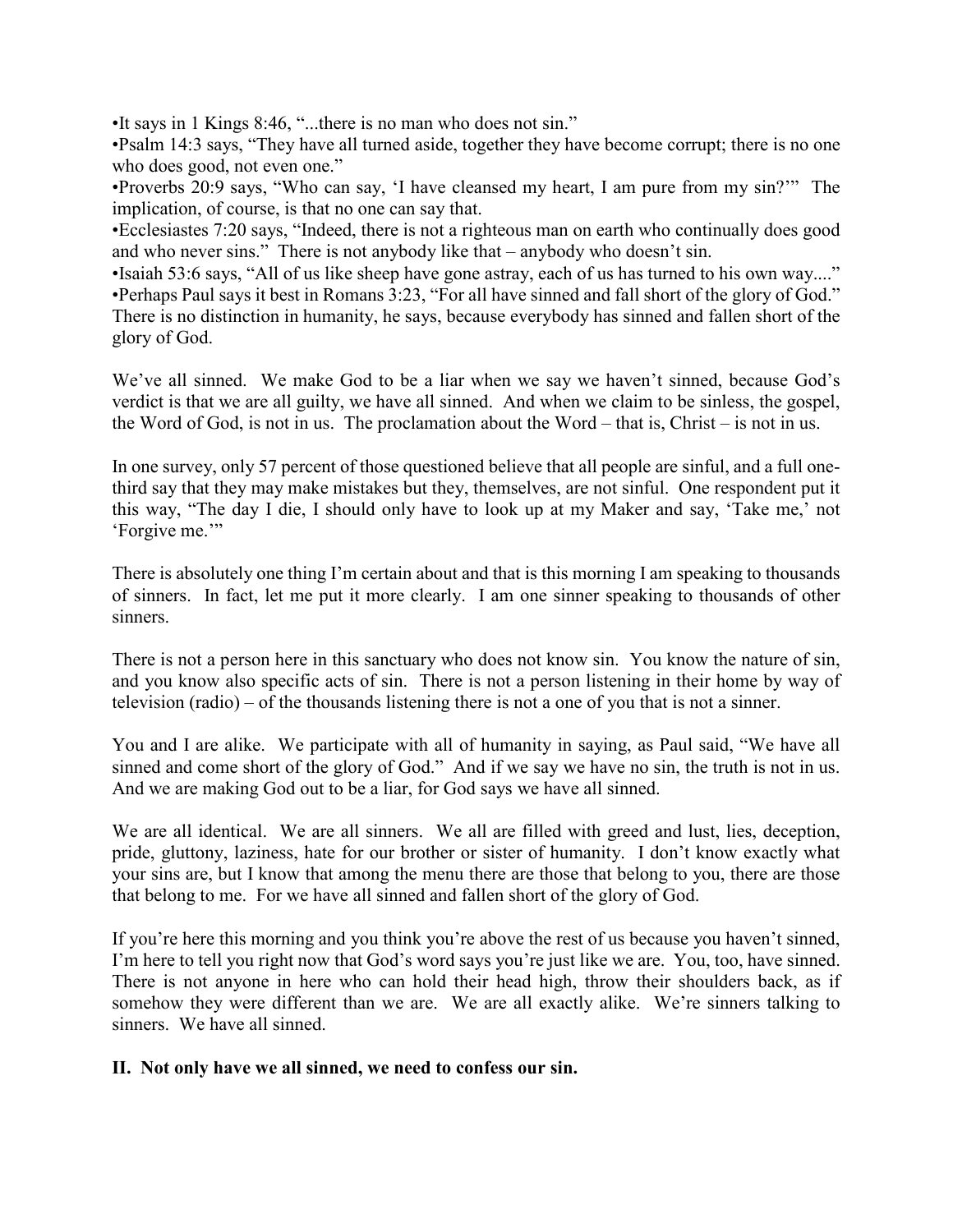1 John 1:9. "If we confess our sin...."

Instead of denying our sin, conversely, we need to be honest. We need to confess our sins. When we confess our sins, John says we bring out two of the attributes of God, two qualities of God's character.

First of all, His faithfulness. It's the language that is used for God in His relationship with His covenant people, used in relationship with God in His covenant promises.

The first few verses of Psalm 89 say, "I will sing of the lovingkindness of the Lord forever; to all generations I will make known Thy faithfulness with my mouth. For I have said, 'Lovingkindness will be built up forever; in the heavens You will establish Your faithfulness.' 'I have made a Covenant with My chosen.""

When we confess our sins, we bring into focus the faithfulness of God. His covenant relationship with His people included the forgiveness of their sins when they broke that covenant relationship. He says in Jeremiah 31:34, "I will forgive their iniquity, and their sin I will remember no more."

Forgiveness is a part of the faithful nature of God – His nature to continue His relationship with His people. If we confess our sins, we bring into focus God's faithfulness in continuing His relationship with His people.

Secondly, we bring in to focus His righteousness. God wants to be faithful in His relationship to us, but He also, by His very nature, is righteous. Despite our unrighteousness, the thing from which, at the end of verse 9, God cleanses us, despite our unrighteousness God is righteous.

And Jesus is righteous. Look at the end of 1 John 2:1. "Jesus Christ the righteous."

God is righteous. Jesus is righteous. We are unrighteous. When we confess our sins we are showing that we are not, but that God the Father and Christ are righteous.

So, first of all, we have all sinned. And second of all, we must confess our sins.

## **III. Through Christ we are cleansed from our sins.**

How is it that God can be faithful, that is continue in His relationship with us, and yet be righteous, that is holy, so other than we are? How can He maintain His righteousness?

If God were to say sin is no big affair, then He would be an unrighteous judge. And God, by His nature, cannot be unrighteous. He cannot sweep our sin under the rug. He must deal with our sin if He wants to stay in relationship with us; He must remove that sin so that we can have a continued covenant relationship with Him.

And the only way is through Jesus Christ, His Son.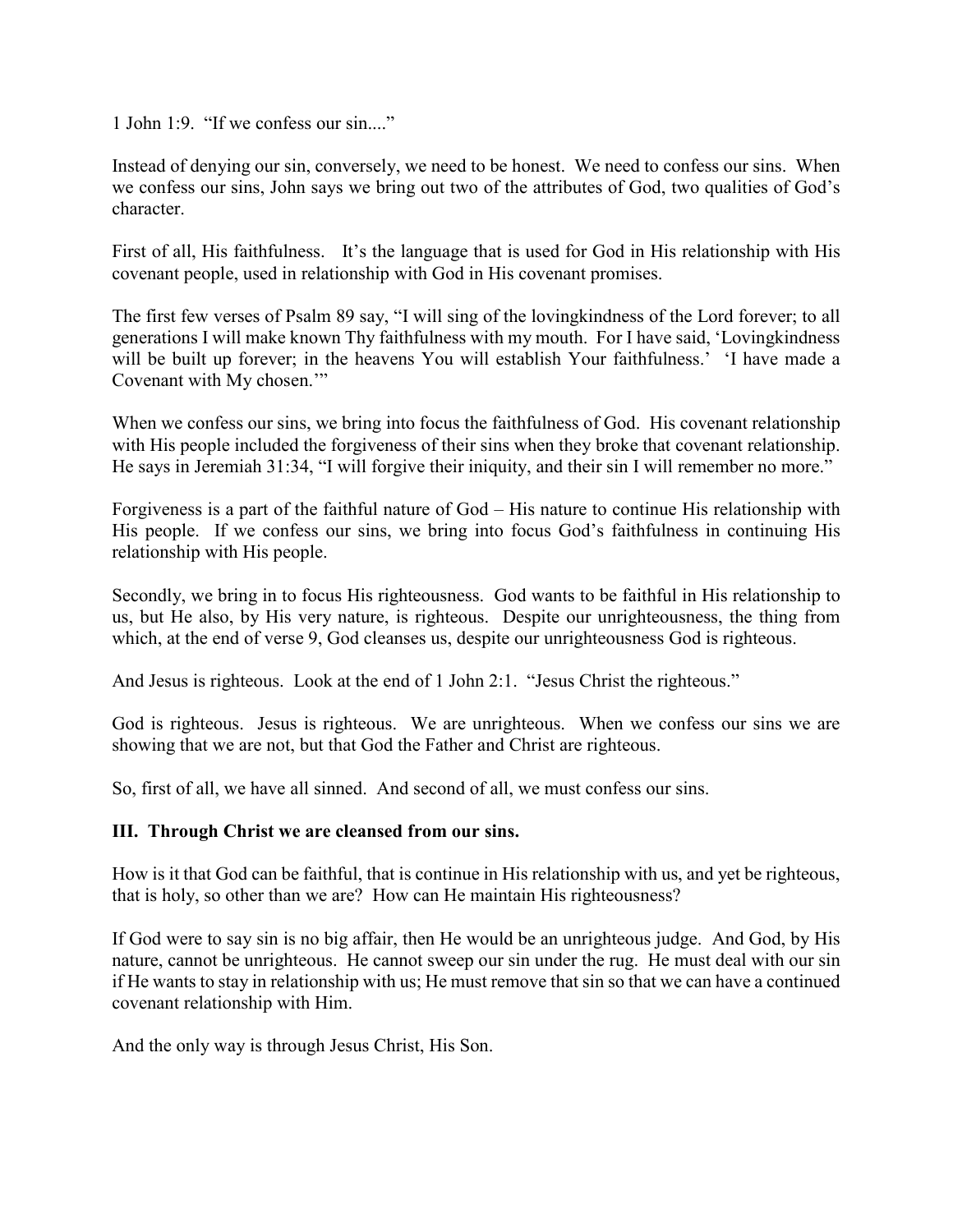John says it all the way back in 1 John 1:7. "The blood of Jesus His Son cleanses us from all sin." It's the language of purification. The blood, of course, represents the cross. It is on the cross that we see the righteousness of God – that is, His repulsion at sin. Our sins are on the back of Christ, the Sinless One. He who knew no sin was made to be sin for us. On the cross we see the greatest love of God. He is righteous, and He is punishing all sin – past and future. But He is faithful, and He is doing so to keep relationship with His people.

The blood of Jesus, His Son, cleanses us from all unrighteousness.

John says it again in verse 9. "If we confess, He cleanses us...." See the language again there in verse 9: "If we confess, He forgives...." So if we confess, He both forgives and cleanses.

In 1 John 2:2-3, he says the same thing over again. Christ is the payment for our sins, the propitiation for our sins. He satisfies the account. "I don't want you to sin," he says in chapter 2. "But if you do sin, we have an advocate with the Father, Jesus Christ, the Righteous."

First of all, to forgive our sins means to let go. Literally it means to release. It is used for the paying of a debt. For an example, look at Luke 7:43. If we confess our sins, because of the death of Christ on the cross Christ considers our sins paid for. We are released from that sin. The debt has been paid.

But not only has our sin been paid for.

We have been cleansed. It is the language of purification, the language of the removing of a stain.

I don't know what sin haunts you in the past, but I know that, just like Madoff, you can shred away all you want, but you cannot shred away your sins. They are still there. Like the data file that will never be completely deleted – it can always be reconstituted, even so we, ourselves, are not able to get rid of our sins. They seem always to be glued back together.

I don't know what sin lingers in your past. Adultery? Pride? Selfishness? Gossip? I don't know. But God knows. And God says if you confess, He forgives and He cleanses.

What's weighing you down? Is there an abortion in your past? Something you continue to carry with you? Hear the words of John. If we confess, He forgives and He cleanses, and it's gone.

I have a hard time getting stains out. In fact, I usually do more damage to the fabric than I do good. And I've learned that dry cleaners can't get stains out either. How many ties do I have that are ruined with spots? You send them to the cleaner. You pay the money. And they send them back just as happy as they can be with the same old stain that you sent them there with in the first place. The stains seemingly are always there. We just spread them out and smear them a little more – but they're there.

Not so with God. He cleanses us from unrighteousness. He removes the stain.